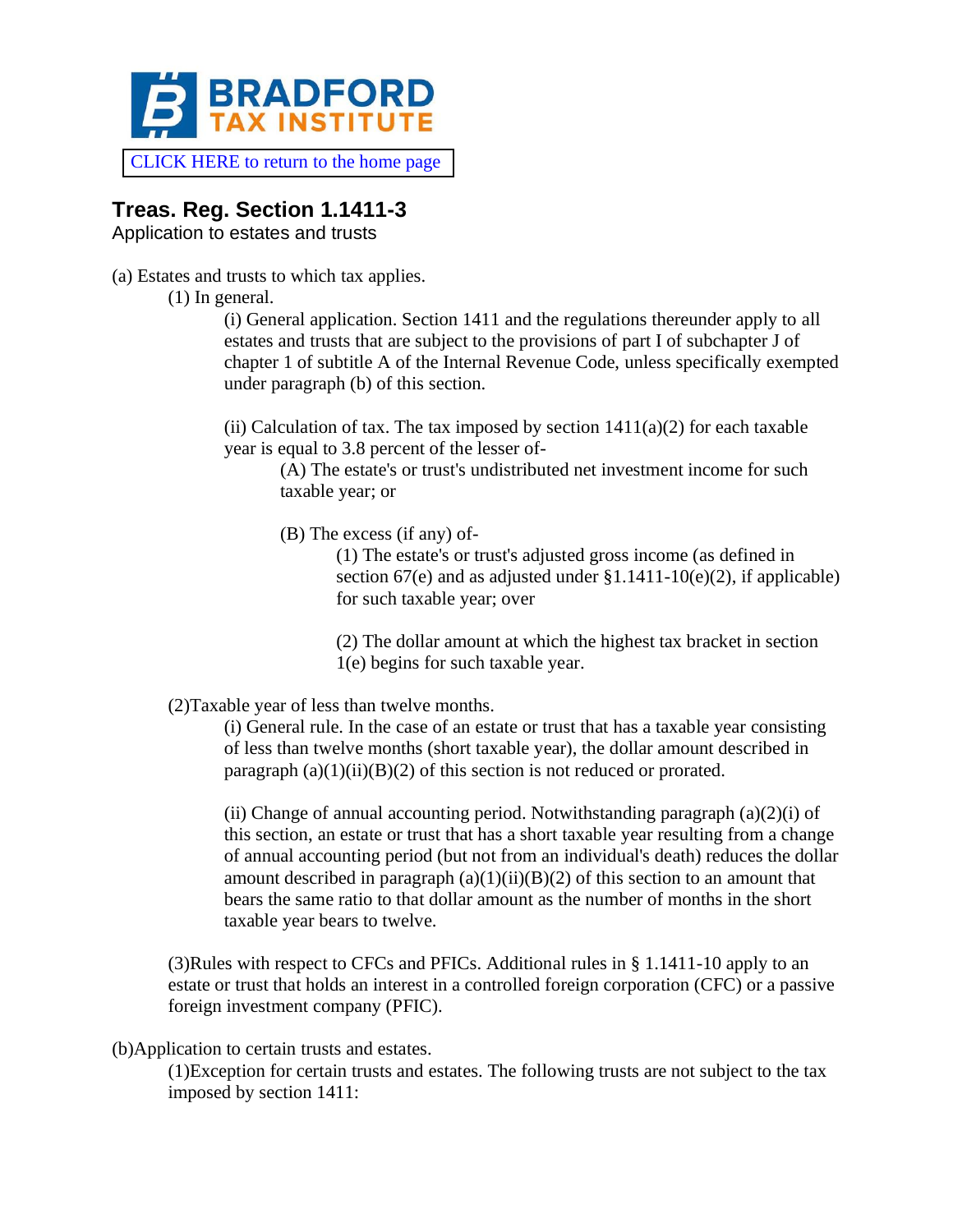(i) A trust or decedent's estate all of the unexpired interests in which are devoted to one or more of the purposes described in section  $170(c)(2)(B)$ .

(ii) A trust exempt from tax under section 501.

(iii) A charitable remainder trust described in section 664. However, see paragraph (d) of this section for special rules regarding the treatment of annuity or unitrust distributions from such a trust to persons subject to tax under section 1411.

(iv) Any other trust, fund, or account that is statutorily exempt from taxes imposed in subtitle A. For example, see sections  $220(e)(1)$ ,  $223(e)(1)$ ,  $529(a)$ , and 530(a).

(v) A trust, or a portion thereof, that is treated as a grantor trust under subpart E of part I of subchapter J of chapter 1. However, in the case of any such trust or portion thereof, each item of income or deduction that is included in computing taxable income of a grantor or another person under section 671 is treated as if it had been received by, or paid directly to, the grantor or other person for purposes of calculating such person's net investment income.

(vi) Electing Alaska Native Settlement Trusts subject to taxation under section 646.

(vii) Cemetery Perpetual Care Funds to which section 642(i) applies.

(viii) Foreign trusts (as defined in section  $7701(a)(31)(B)$  and  $8301.7701-7(a)(2)$ ) (but see  $\S$ §1.1411-3(e)(3)(ii) and 1.1411-4(e)(1)(ii) for rules related to distributions from foreign trusts to United States beneficiaries).

(ix) Foreign estates (as defined in section  $7701(a)(31)(A)$ ) (but see §1.1411- $3(e)(3)(ii)$  for rules related to distributions from foreign estates to United States beneficiaries).

(2)Special rules for certain taxable trusts and estates.

(i) Qualified funeral trusts. For purposes of the calculation of any tax imposed by section 1411, section 1411 and the regulations thereunder are applied to each qualified funeral trust (within the meaning of section 685) by treating each beneficiary's interest in each such trust as a separate trust.

(ii) Bankruptcy estates. A bankruptcy estate in which the debtor is an individual is treated as a married taxpayer filing a separate return for purposes of section 1411. See §1.1411-2(a)(2)(v) and (d)(1)(ii).

(c)Application to electing small business trusts (ESBTs).

(1)General application. The S portion and non-S portion (as defined in  $\S1.641(c) - 1(b)(2)$ and (3), respectively) of a trust that has made an ESBT election under section  $1361(e)(3)$ and §1.1361-1(m)(2) are treated as separate trusts for purposes of the computation of undistributed net investment income in the manner described in paragraph (e) of this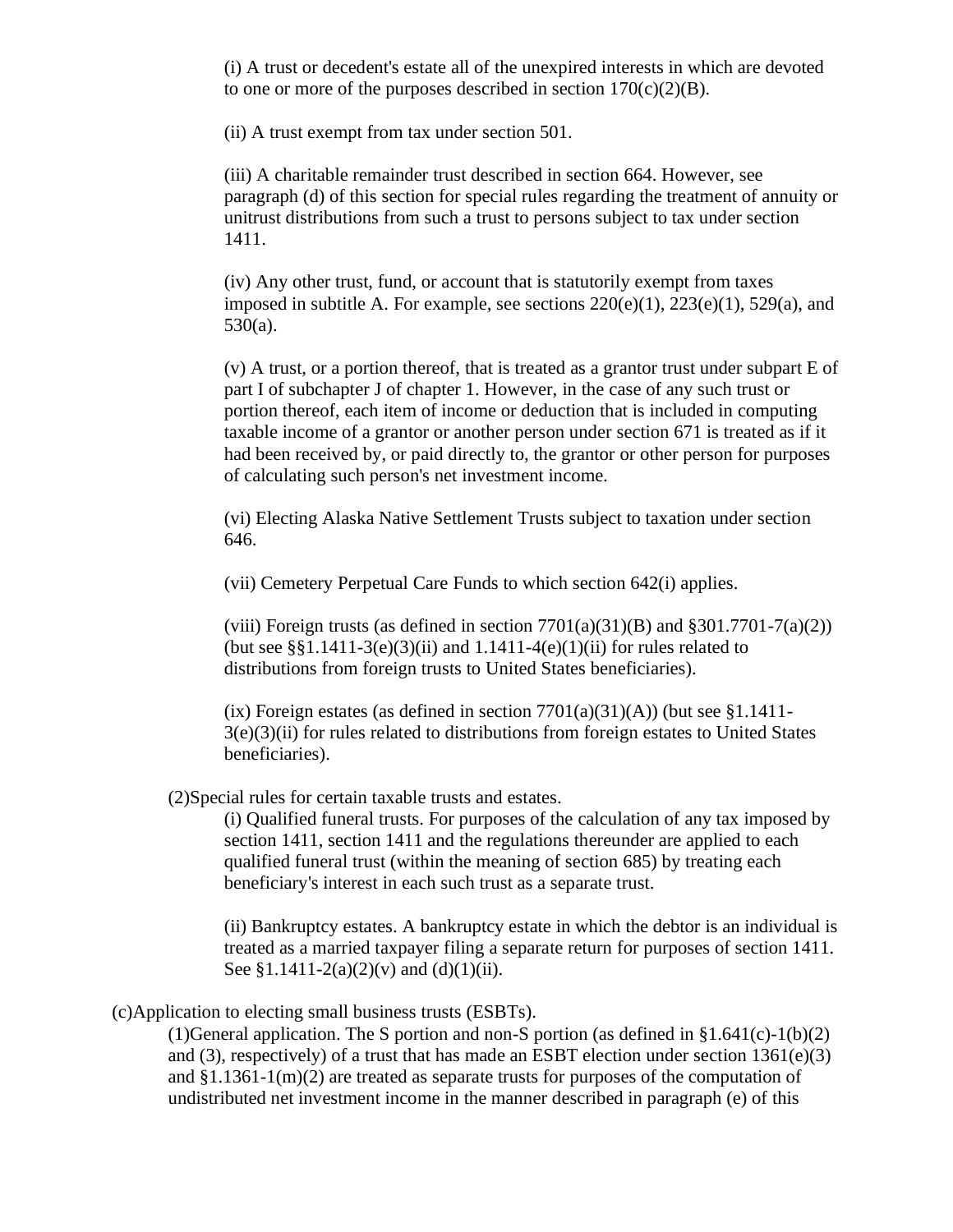section, but are treated as a single trust for purposes of determining the amount subject to tax under section 1411. If a grantor or another person is treated as the owner of a portion of the ESBT, the items of income and deduction attributable to the grantor portion (as defined in  $\S1.641(c)-1(b)(1)$  are included in the grantor's calculation of net investment income and are not included in the ESBT's computation of tax described in paragraph  $(c)(1)(ii)$  of this section.

 $(2)$ Computation of tax. This paragraph  $(c)(2)$  provides the method for an ESBT to compute the tax under section 1411.

(i) Step one. The S portion and non-S portion computes each portion's undistributed net investment income as separate trusts in the manner described in paragraph (e) of this section and then combine these amounts to calculate the ESBT's undistributed net investment income.

(ii) Step two. The ESBT calculates its adjusted gross income (as defined in paragraph  $(a)(1)(ii)(B)(1)$  of this section). The ESBT's adjusted gross income is the adjusted gross income of the non-S portion, increased or decreased by the net income or net loss of the S portion, after taking into account all deductions, carryovers, and loss limitations applicable to the S portion, as a single item of ordinary income (or ordinary loss).

(iii) Step three. The ESBT pays tax on the lesser of-

(A) The ESBT's total undistributed net investment income; or

(B) The excess of the ESBT's adjusted gross income (as calculated in paragraph  $(c)(2)(ii)$  of this section) over the dollar amount at which the highest tax bracket in section 1(e) begins for the taxable year.

## (3)

## Example.

(i) In Year 1 (a year that section 1411 is in effect), the non-S portion of Trust, an ESBT, has dividend income of \$15,000, interest income of \$10,000, and capital loss of \$5,000. Trust's S portion has net rental income of \$21,000 and a capital gain of \$7,000. The Trustee's annual fee of \$1,000 is allocated 60% to the non-S portion and 40% to the S portion. Trust makes a distribution from income to a single beneficiary of \$9,000.

(ii) Step one.

(A) Trust must compute the undistributed net investment income for the S portion and non-S portion in the manner described in paragraph (c) of this section.

The undistributed net investment income for the S portion is \$27,600 and is determined as follows:

Net Rental Income \$21,000

Capital Gain 7,000

Trustee Annual Fee (400)

Total S portion undistributed net investment income 27,600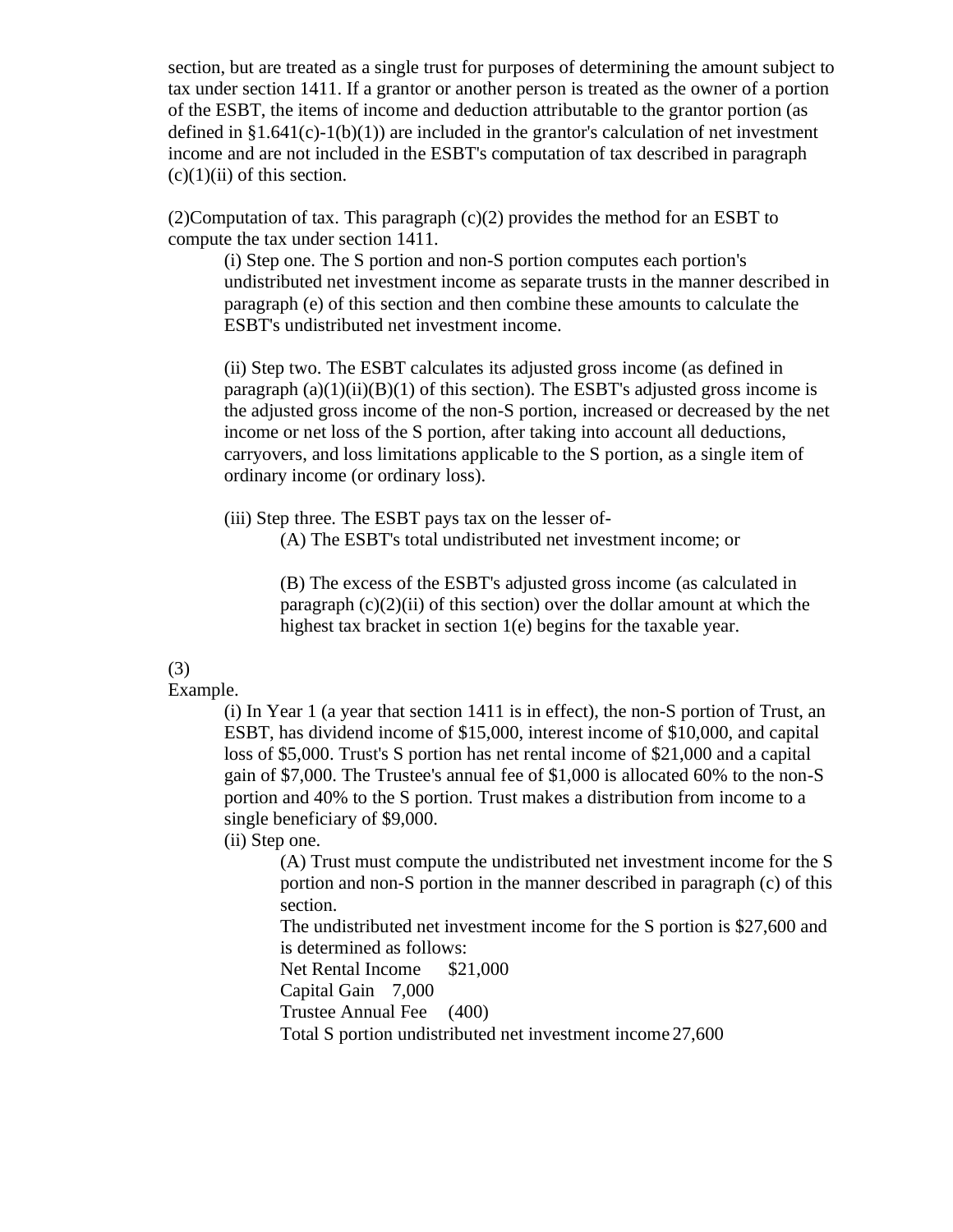(B) The undistributed net investment income for the non-S portion is \$12,400 and is determined as follows: Dividend Income \$15,000 Interest Income 10,000 Deductible Capital Loss (3,000) Trustee Annual Fee (600) Distributable net income distribution (9,000) Total non-S portion undistributed net investment income 12,400

(C) Trust combines the undistributed net investment income of the S portion and non-S portion from (ii)(A) and (B) to arrive at Trust's combined undistributed net investment income. S portion's undistributed net investment income \$27,600 Non-S portion's undistributed net investment income 12,400 Combined undistributed net investment income 40,000

(iii) Step two.

(A) The ESBT calculates its adjusted gross income. Pursuant to paragraph  $(c)(2)(ii)$  of this section, the ESBT's adjusted gross income is the non-S portion's adjusted gross income increased or decreased by the net income or net loss of the S portion.

(B) The adjusted gross income for the ESBT is \$40,000 and is determined as follows:

Dividend Income \$15,000 Interest Income 10,000 Deductible Capital Loss (3,000) Trustee Annual Fee (600) Distributable net income distribution (9,000) S Portion Income 27,600 Adjusted gross income 40,000

(C) The S portion's single item of ordinary income used in the ESBT's adjusted gross income calculation is \$27,600. This item of income is determined by starting with net rental income of \$21,000 and capital gain of \$7,000 and reducing it by the S portion's \$400 share of the annual trustee fee.

(iv) Step three. Trust pays tax on the lesser of-

(A) The combined undistributed net investment income (\$40,000); or

(B) The excess of adjusted gross income (\$40,000) over the dollar amount at which the highest tax bracket in section  $1(e)$  applicable to a trust begins for the taxable year.

(d)Application to charitable remainder trusts (CRTs).

(1)Operational rules.

(i) Treatment of annuity or unitrust distributions. If one or more items of net investment income comprise all or part of an annuity or unitrust distribution from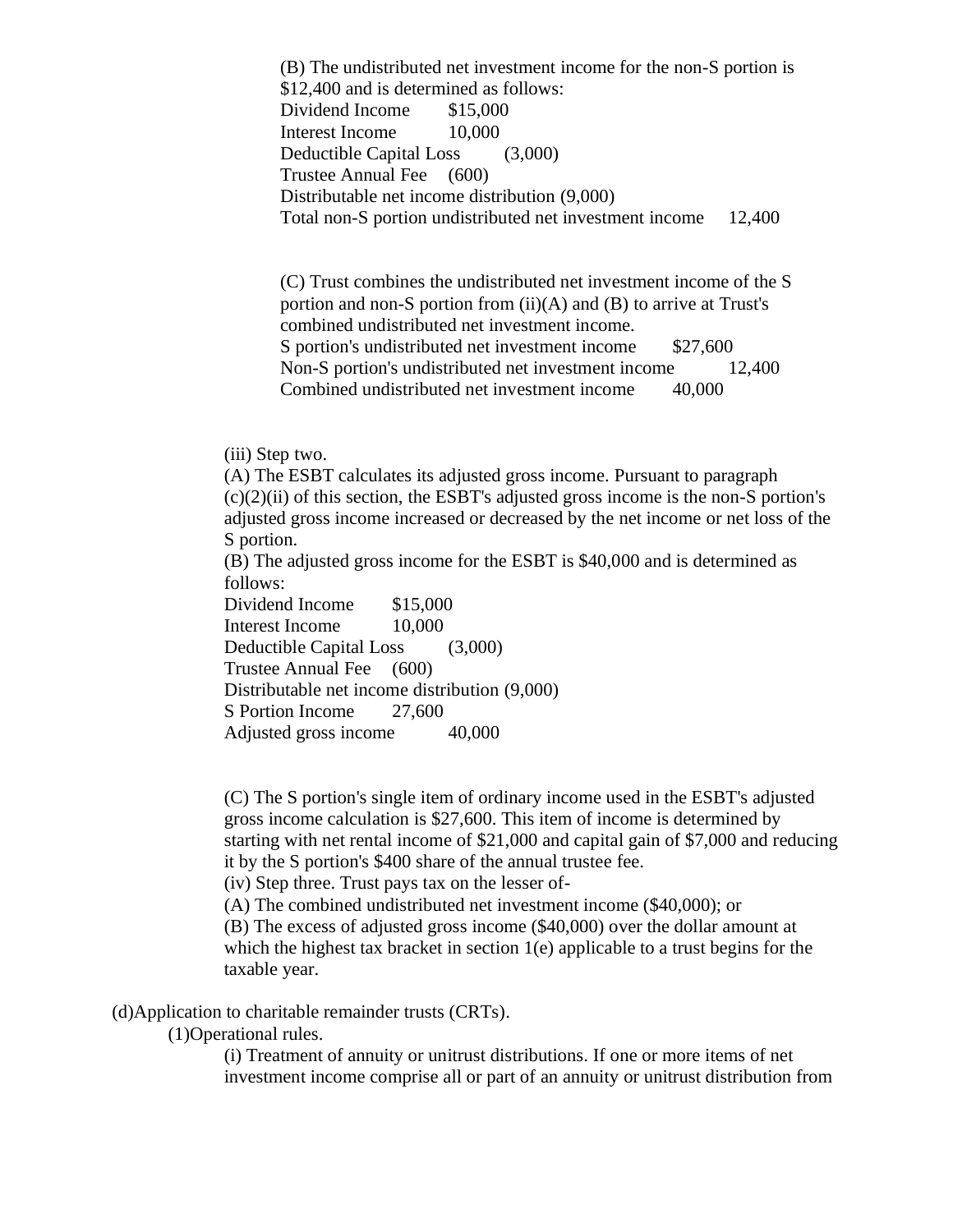a CRT, such items retain their character as net investment income in the hands of the recipient of that annuity or unitrust distribution.

(ii) Apportionment among multiple beneficiaries. In the case of a CRT with more than one annuity or unitrust beneficiary, the net investment income is apportioned among such beneficiaries based on their respective shares of the total annuity or unitrust amount paid by the CRT for that taxable year.

(iii) Accumulated net investment income. The accumulated net investment income of a CRT is the total amount of net investment income received by a CRT for all taxable years that begin after December 31, 2012, less the total amount of net investment income distributed for all prior taxable years of the trust that begin after December 31, 2012.

(2)Application of Section 664.

(i) General rule. The Federal income tax rate of the item of net investment income, to be used to determine the proper classification of that item within the appropriate income category as described in  $\S1.664-1(d)(1)(i)(b)$ , is the sum of the income tax rate applicable to that item under chapter 1 and the tax rate under section 1411. Thus, the accumulated net investment income and excluded income (as defined in  $\S1.1411-1(d)(4)$ ) of a CRT in the same income category constitute separate classes of income within that category as described in §1.664-  $1(d)(1)(i)(b)$ .

(ii) Special rules for CRTs with income from CFCs or PFICs. [Reserved]

(iii) Examples. The following examples illustrate the provisions of this paragraph  $(d)(2)$ .

Example (1).

(i) In 2009, A formed CRT as a charitable remainder annuity trust. The trust document requires an annual annuity payment of \$50,000 to A for 15 years. For purposes of this example, assume that CRT is a valid charitable remainder trust under section 664 and has not received any unrelated business taxable income during any taxable year.

(ii) As of January 1, 2013, CRT has the following items of undistributed income within its  $$1.664-1(d)(1)$  categories and classes:

|                                | Category Class Tax rate (percent) | Amount  |        |  |  |  |  |  |
|--------------------------------|-----------------------------------|---------|--------|--|--|--|--|--|
|                                | Ordinary Income Interest 39.6     | \$4.000 |        |  |  |  |  |  |
|                                | Net Rental Income 39.6 8,000      |         |        |  |  |  |  |  |
| Non-Qualified Dividend Income  | 39.6                              | 2.000   |        |  |  |  |  |  |
|                                | Qualified Dividend Income         | 20.0    | 10.000 |  |  |  |  |  |
| Capital Gain Short-Term        |                                   | - 39.6  | 39,000 |  |  |  |  |  |
| Unrecaptured Section 1250 Gain | 25.0                              | 1.000   |        |  |  |  |  |  |
|                                | Long-Term 20.0                    | 560,000 |        |  |  |  |  |  |
| Other Income                   |                                   |         | None   |  |  |  |  |  |
|                                |                                   |         |        |  |  |  |  |  |

Pursuant to  $\S1.1411-3(d)(1)(iii)$ , none of the \$624,000 of undistributed income is accumulated net investment income (ANII) because none of it was received by CRT after December 31, 2012. Thus, the entire \$624,000 of undistributed income is excluded income (as defined in §1.1411-  $1(d)(4)$ ).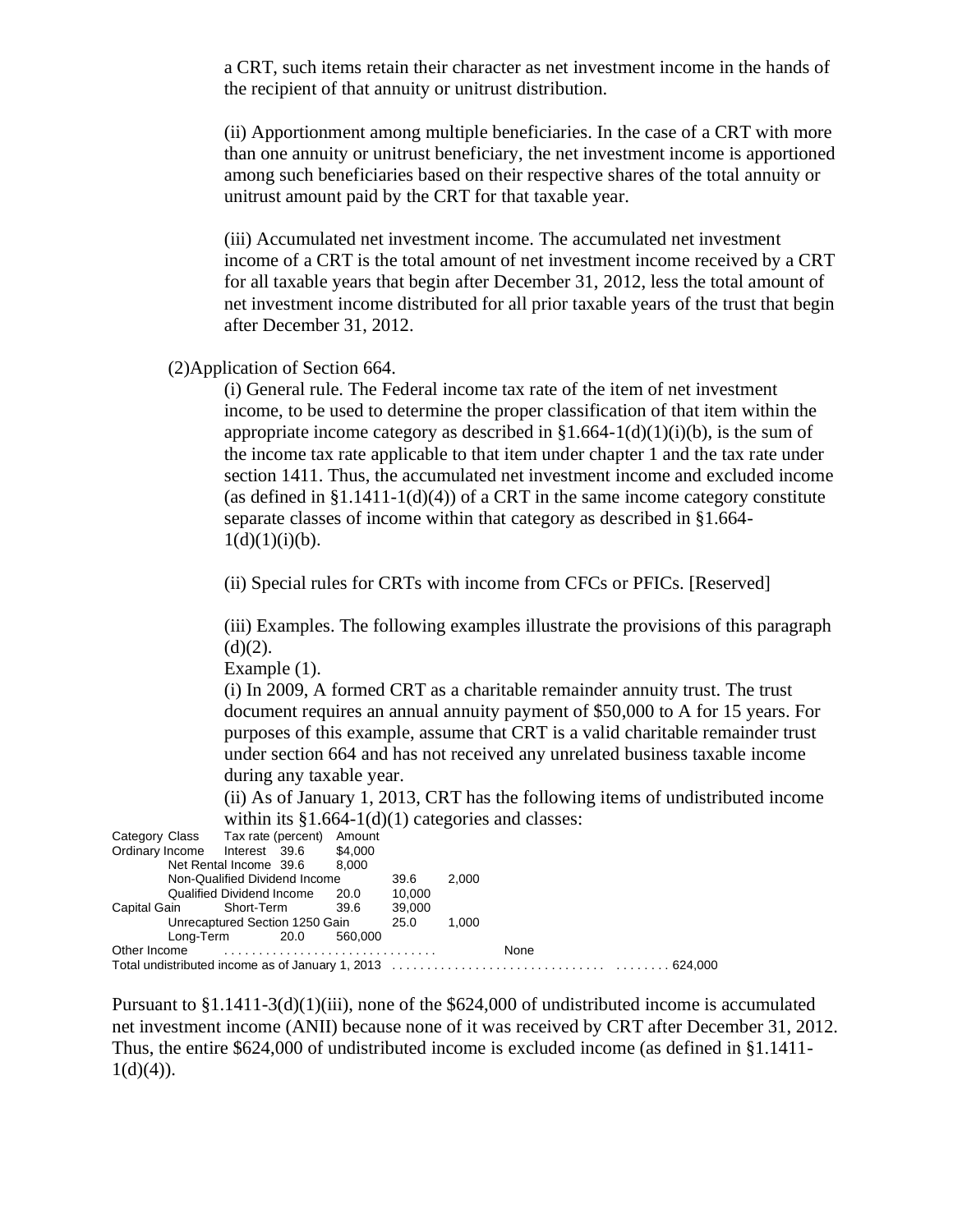|                 |                                  |               |                           |        | (iii) During 2013, CRT receives \$7,000 of interest income, \$9,000 of qualified     |
|-----------------|----------------------------------|---------------|---------------------------|--------|--------------------------------------------------------------------------------------|
|                 |                                  |               |                           |        | dividend income, \$4,000 of short-term capital gain, and \$11,000 of long-term       |
|                 |                                  |               |                           |        | capital gain. Prior to the 2013 distribution of \$50,000 to A, CRT has the following |
|                 |                                  |               |                           |        | items of undistributed income within its $\S1.664-1(d)(1)$ categories and classes    |
|                 |                                  |               |                           |        | after the application of paragraph $(d)(2)$ of this section:                         |
| Category Class  | Excluded/ANII                    |               | Tax rate (percent) Amount |        |                                                                                      |
| Ordinary Income | Interest NII                     | 43.4          | \$7,000                   |        |                                                                                      |
| Interest        | Excluded 39.6                    | 4,000         |                           |        |                                                                                      |
|                 | Net Rental Income Excluded 39.6  |               | 8,000                     |        |                                                                                      |
|                 | Non-Qualified Dividend Income    |               | Excluded 39.6             |        | 2,000                                                                                |
|                 | Qualified Dividend Income        | <b>NII</b>    | 23.8                      | 9,000  |                                                                                      |
|                 | Qualified Dividend Income        | Excluded 20.0 |                           | 10,000 |                                                                                      |
| Capital Gain    | Short-Term                       | NII           | 43.4                      | 4,000  |                                                                                      |
| Short-Term      | Excluded 39.6                    |               | 39,000                    |        |                                                                                      |
|                 | Unrecaptured Section 1250 Gain   |               | Excluded 25.0             |        | 1,000                                                                                |
| Long-Term       | NII                              | 23.8          | 11,000                    |        |                                                                                      |
|                 | Long-Term Excluded 20.0          |               | 560,000                   |        |                                                                                      |
| Other Income    |                                  |               |                           |        | None                                                                                 |
|                 |                                  |               |                           |        |                                                                                      |
|                 |                                  |               |                           |        |                                                                                      |
|                 |                                  |               |                           |        | (iv) The $$50,000$ distribution to A for 2013 will include the following amounts:    |
| Category Class  | Excluded/ANII                    |               | Tax rate (percent) Amount |        |                                                                                      |
| Ordinary Income | Interest NII                     | 43.4          | \$7,000                   |        |                                                                                      |
| Interest        | Excluded 39.6                    | 4,000         |                           |        |                                                                                      |
|                 | Net Rental Income Excluded 39.6  |               | 8,000                     |        |                                                                                      |
|                 | Non-Qualified Dividend Income    |               | Excluded 39.6             |        | 2,000                                                                                |
|                 | Qualified Dividend Income        | <b>NII</b>    | 23.8                      | 9,000  |                                                                                      |
|                 | <b>Qualified Dividend Income</b> | Excluded 20.0 |                           | 10,000 |                                                                                      |
| Capital Gain    | Short-Term                       | NII           | 43.4                      | 4,000  |                                                                                      |
| Short-Term      | Excluded 39.6                    |               | 6,000                     |        |                                                                                      |
|                 | Unrecaptured Section 1250 Gain   |               | Excluded 25.0             |        | None                                                                                 |
| Long-Term       | NII                              | 23.8          | None                      |        |                                                                                      |
| Long-Term       | Excluded 20.0                    |               | None                      |        |                                                                                      |

The amount included in A's 2013 net investment income is \$20,000. This amount is comprised of \$7,000 of interest income, \$9,000 of qualified dividend income, and \$4,000 of short-term capital gain.

(v) As a result, as of January 1, 2014, CRT has the following items of undistributed income within its  $§1.664-1(d)(1)$  categories and classes: Category Class Excluded/ANII Tax rate (percent) Amount Ordinary Income Interest . . . . . . . . . . . . . . . . . . . . . . . . . . . . None Net Rental Income . . . . . . . . . . . . . . . . . . . . . . . . . . . . None Non-Qualified Dividend Income . . . . . . . . . . . . . . . . . . . . . . . . . . . . None Qualified Dividend Income . . . . . . . . . . . . . . . . . . . . . . . . . . . . None Capital Gain Short-Term Excluded 39.6 \$33,000 Unrecaptured Section 1250 Gain Excluded 25.0 1,000<br>
Long-Term ANII 23.8 11.000 Long-Term ANII 23.8 11,000 Long-Term Excluded 20.0 560,000 Other Income . . . . . . . . . . . . . . . . . . . . . . . . . . . . . . . . . . . . . . . . . . . . . . . . . None

Example (2). [Reserved].

(3)Elective simplified method. [Reserved]

(e)Calculation of undistributed net investment income.

(1)In general. This paragraph (e) provides special rules for the computation of certain deductions and for the allocation of net investment income between an estate or trust and its beneficiaries. Generally, an estate's or trust's net investment income is calculated in the same manner as that of an individual. See  $\S1.1411-10(c)$  for special rules regarding CFCs, PFICs, and estates and trusts holding interests in such entities.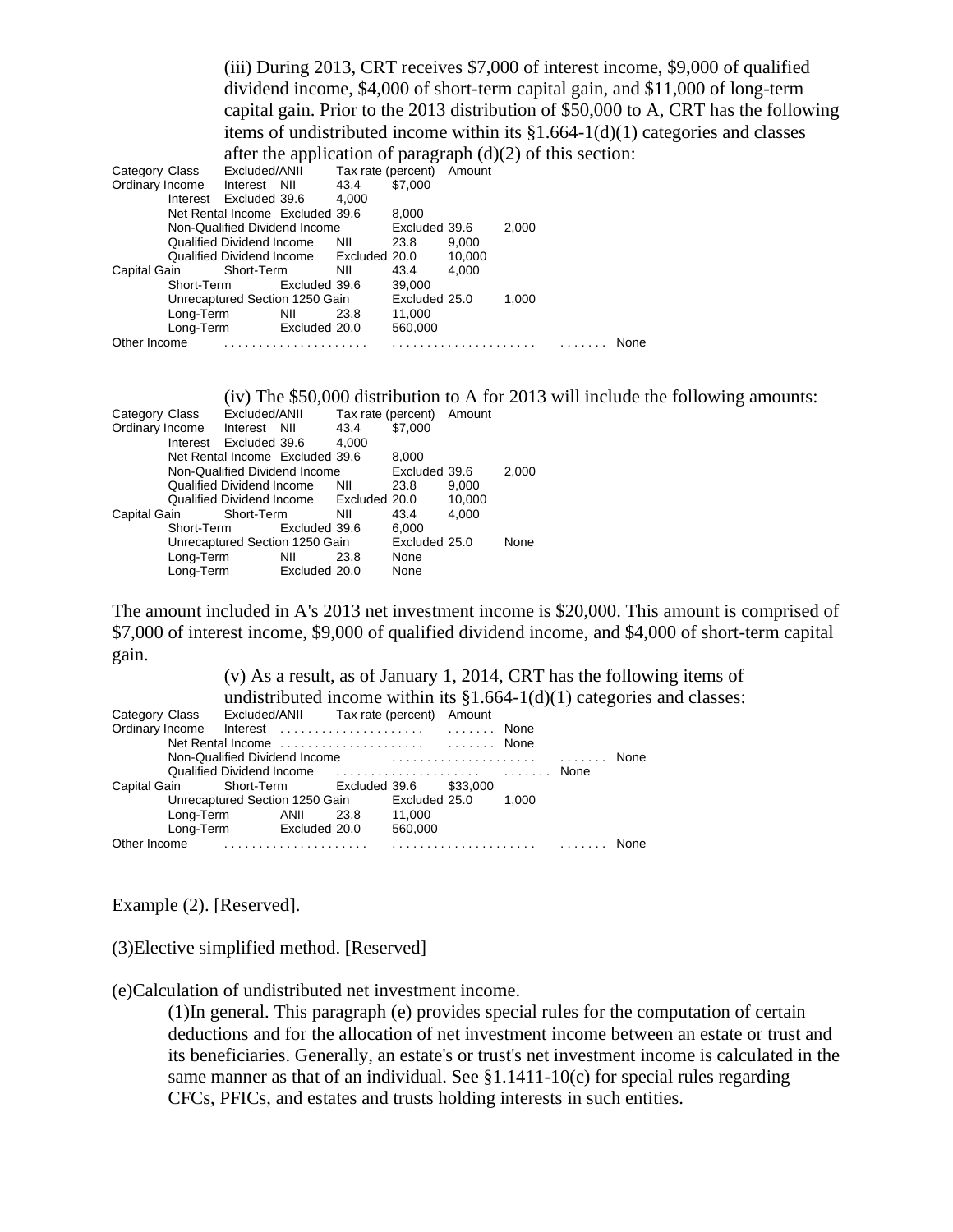(2)Undistributed net investment income. An estate's or trust's undistributed net investment income is the estate's or trust's net investment income reduced by distributions of net investment income to beneficiaries and by deductions under section 642(c) in the manner described in paragraphs (e)(3) and (e)(4) of this section.

(3)Distributions of net investment income to beneficiaries.

(i) In computing the estate's or trust's undistributed net investment income, net investment income is reduced by distributions of net investment income made to beneficiaries. The deduction allowed under this paragraph (e)(3) is limited to the lesser of the amount deductible to the estate or trust under section 651 or section 661, as applicable, or the net investment income of the estate or trust. In the case of a deduction under section 651 or section 661 that consists of both net investment income and excluded income (as defined in §1.1411-1(d)(4)), the distribution must be allocated between net investment income and excluded income in a manner similar to  $\S1.661(b)$ -1 as if net investment income constituted gross income and excluded income constituted amounts not includible in gross income. See  $$1.661(c)-1$  and Example 1 in paragraph (e)(5) of this section.

(ii) If one or more items of net investment income comprise all or part of a distribution for which a deduction is allowed under paragraph  $(e)(3)(i)$  of this section, such items retain their character as net investment income under section 652(b) or section 662(b), as applicable, for purposes of computing net investment income of the recipient of the distribution who is subject to tax under section 1411. The provisions of this paragraph  $(e)(3)(ii)$  also apply to distributions to United States beneficiaries of current year income described in section 652 or section 662, as applicable, from foreign estates and foreign nongrantor trusts.

(4)Deduction for amounts paid or permanently set aside for a charitable purpose. In computing the estate's or trust's undistributed net investment income, the estate or trust is allowed a deduction for amounts of net investment income that are allocated to amounts allowable under section  $642(c)$ . In the case of an estate or trust that has items of income consisting of both net investment income and excluded income, the allowable deduction under this paragraph (e)(4) must be allocated between net investment income and excluded income in accordance with §1.642(c)-2(b) as if net investment income constituted gross income and excluded income constituted amounts not includible in gross income. For an estate or trust with deductions under both sections 642(c) and 661, see §1.662(b)-2 and Example 2 in paragraph (e)(5) of this section.

(5)Examples. The following examples illustrate the provisions of this paragraph (e). In each example, Year 1 is a year in which section 1411 is in effect and the taxpayer is not a foreign estate or trust:

Example (1). Calculation of undistributed net investment income (with no deduction under section  $642(c)$ ).

(i) In Year 1, Trust has dividend income of \$15,000, interest income of \$10,000, capital gain of \$5,000, and \$75,000 of taxable income relating to a distribution from an individual retirement account (as defined under section 408). Trust has no expenses. Trust distributes \$10,000 of its current year trust accounting income to A, a beneficiary of Trust.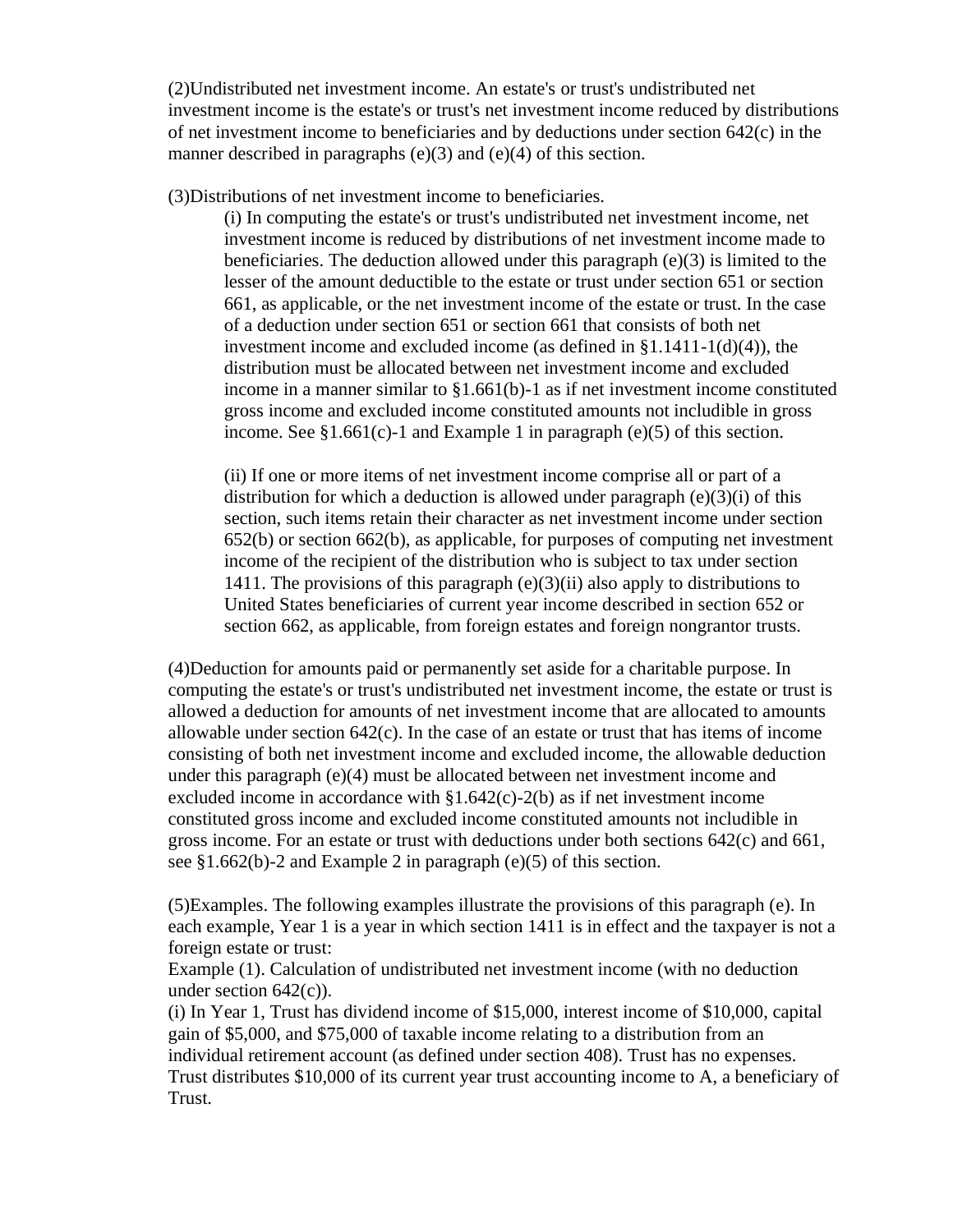(ii) Trust's distributable net income is \$100,000 (\$15,000 in dividends plus \$10,000 in interest plus \$75,000 of taxable income from an individual retirement account), from which the \$10,000 distribution to A is paid. Trust's deduction under section 661 is \$10,000. Under §1.662(b)-1, the deduction reduces each class of income comprising distributable net income on a proportional basis. The \$10,000 distribution equals 10% of distributable net income (\$10,000 divided by \$100,000). Therefore, the distribution consists of dividend income of \$1,500, interest income of \$1,000, and ordinary income attributable to the individual retirement account of \$7,500. Because the \$5,000 of capital gain allocated to principal for trust accounting purposes did not enter into distributable net income, no portion of that amount is included in the \$10,000 distribution, nor does it qualify for the deduction under section 661.

(iii) Trust's net investment income is \$30,000 (\$15,000 in dividends plus \$10,000 in interest plus \$5,000 in capital gain). Trust's \$75,000 of taxable income attributable to the individual retirement account is excluded income under §1.1411-1(d)(4). Trust's undistributed net investment income under paragraph (e)(2) of this section is \$27,500, which is Trust's net investment income (\$30,000) less the amount of dividend income (\$1,500) and interest income (\$1,000) distributed to A. The \$27,500 of undistributed net investment income is comprised of the capital gain allocated to principal (\$5,000), the remaining undistributed dividend income (\$13,500), and the remaining undistributed interest income (\$9,000).

(iv) Under paragraph (e)(3) of this section and pursuant to  $\S1.1411-4(a)(1)$ , A's net investment income includes dividend income of \$1,500 and interest income of \$1,000, but does not include the \$7,500 of ordinary income attributable to the individual retirement account because it is excluded from net investment income under §1.1411-8. Example (2). Calculation of undistributed net investment income (with deduction under section  $642(c)$ ).

(i) Same facts as Example 1, except Trust is required to distribute \$30,000 to A. In addition, Trust has a \$10,000 deduction under section 642(c) (deduction for amounts paid for a charitable purpose). Trust also makes an additional discretionary distribution of \$20,000 to B, a beneficiary of Trust. As in Example 1, Trust's net investment income is \$30,000 (\$15,000 in dividends plus \$10,000 in interest plus \$5,000 in capital gain). In accordance with §§1.661(b)-2 and 1.662(b)-2, the items of income must be allocated between the mandatory distribution to A, the discretionary distribution to B, and the \$10,000 distribution to a charity.

(ii) For purposes of the mandatory distribution to A, Trust's distributable net income is  $$100,000$ . See  $$1.662(b)-2$ , Example 1(b). Trust's deduction under section 661 for the distribution to A is \$30,000. Under §1.662(b)-1, the deduction reduces each class of income comprising distributable net income on a proportional basis. The \$30,000 distribution equals 30% of distributable net income (\$30,000 divided by \$100,000). Therefore, the distribution consists of dividend income of \$4,500, interest income of \$3,000, and ordinary income attributable to the individual retirement account of \$22,500. A's mandatory distribution thus consists of \$7,500 of net investment income and \$22,500 of excluded income.

(iii) Trust's remaining distributable net income is \$70,000. Trust's remaining undistributed net investment income is \$22,500. The \$10,000 deduction under section 642(c) is allocated in the same manner as the distribution to A, where the \$10,000 distribution equals 10% of distributable net income (\$10,000 divided by \$100,000). For purposes of determining undistributed net investment income, Trust's net investment income is reduced by \$2,500 under paragraph (e)(4) of this section (dividend income of